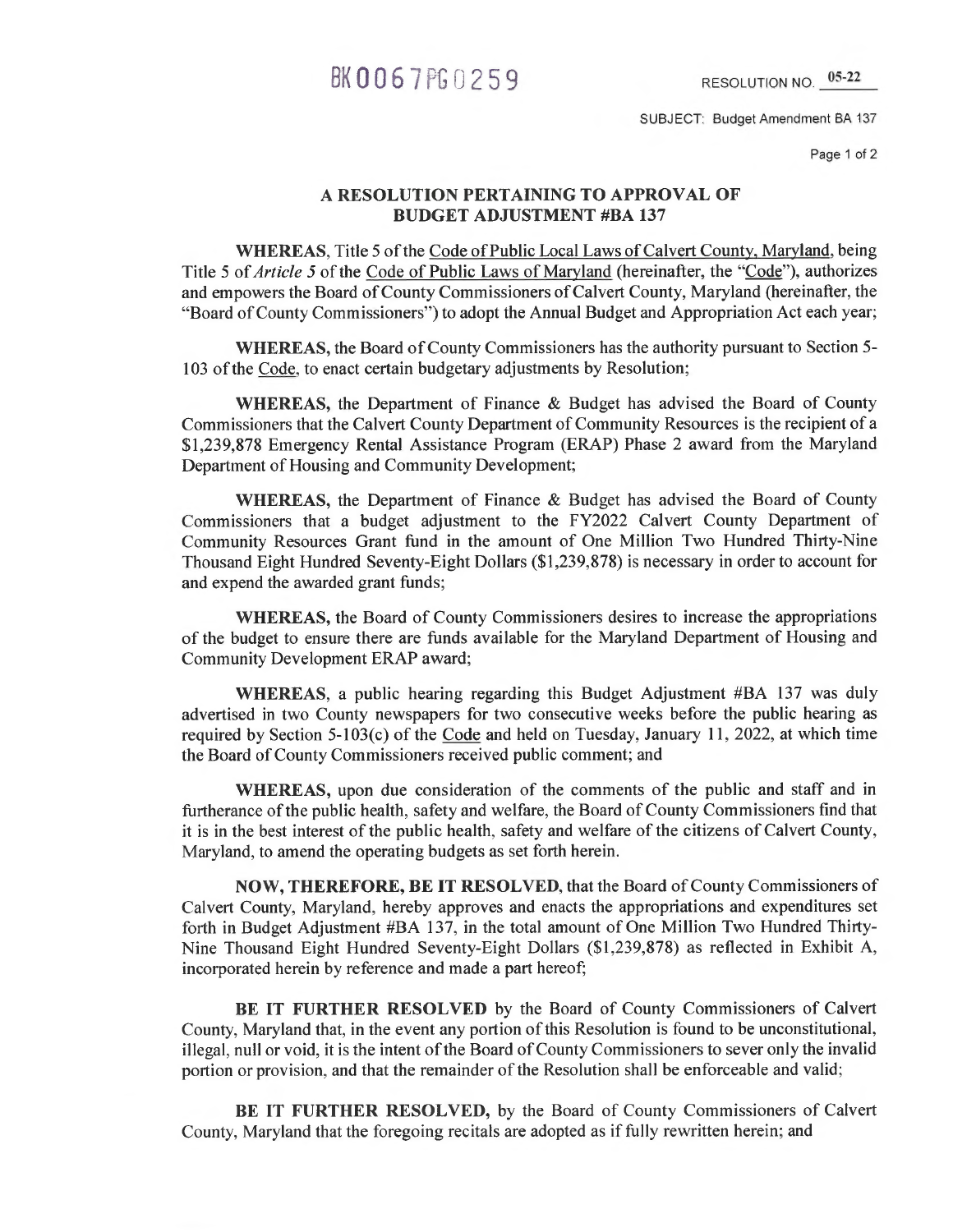# BK 0067 PG 0260 RESOLUTION NO. 05-22

SUBJECT: Budget Amendment BA 137

Page 2 of 2

BE IT FURTHER RESOLVED, by the Board of County Commissioners of Calvert County, Maryland that this Resolution shall be effective upon recordation without publication of a fair summary.

DONE, this 11th day of January , 2022, by the Board of County Commissioners of Calvert County, Maryland, sitting in regular session.

| Aye:            |  |
|-----------------|--|
| Nay:            |  |
| Absent/Abstain: |  |

lachel M Distel

### ATTEST: BOARD OF COUNTY COMMISSIONERS OF CALVERT COUNTY, MARYLAND

mel

Rachel Distel, Clerk Earl F. Hance, President

Steven R. Weems, Vice President

Approved for form and legal sufficiency Recused by: Christopher J. Gadway

John Norris, County Attorney Kelly McConkey

Absent

Approved for form and legal sufficiency

mother

Mike Hart for Public Hearing

Office of County Attorney

 $\text{Heceived for Record}$   $11.2.1$   $2.1$   $2.2$   $2.2$ at 2:18 o'clock P M. Same day<br>recorded in Liber KPS No. Cu 1 recorded in Liber KPS No. (e<sup>1</sup><br>Folio 95c. COUNTY COMMISSIONERS<br>ORDINANCES AND RESOLUTION.

atry P. Smith